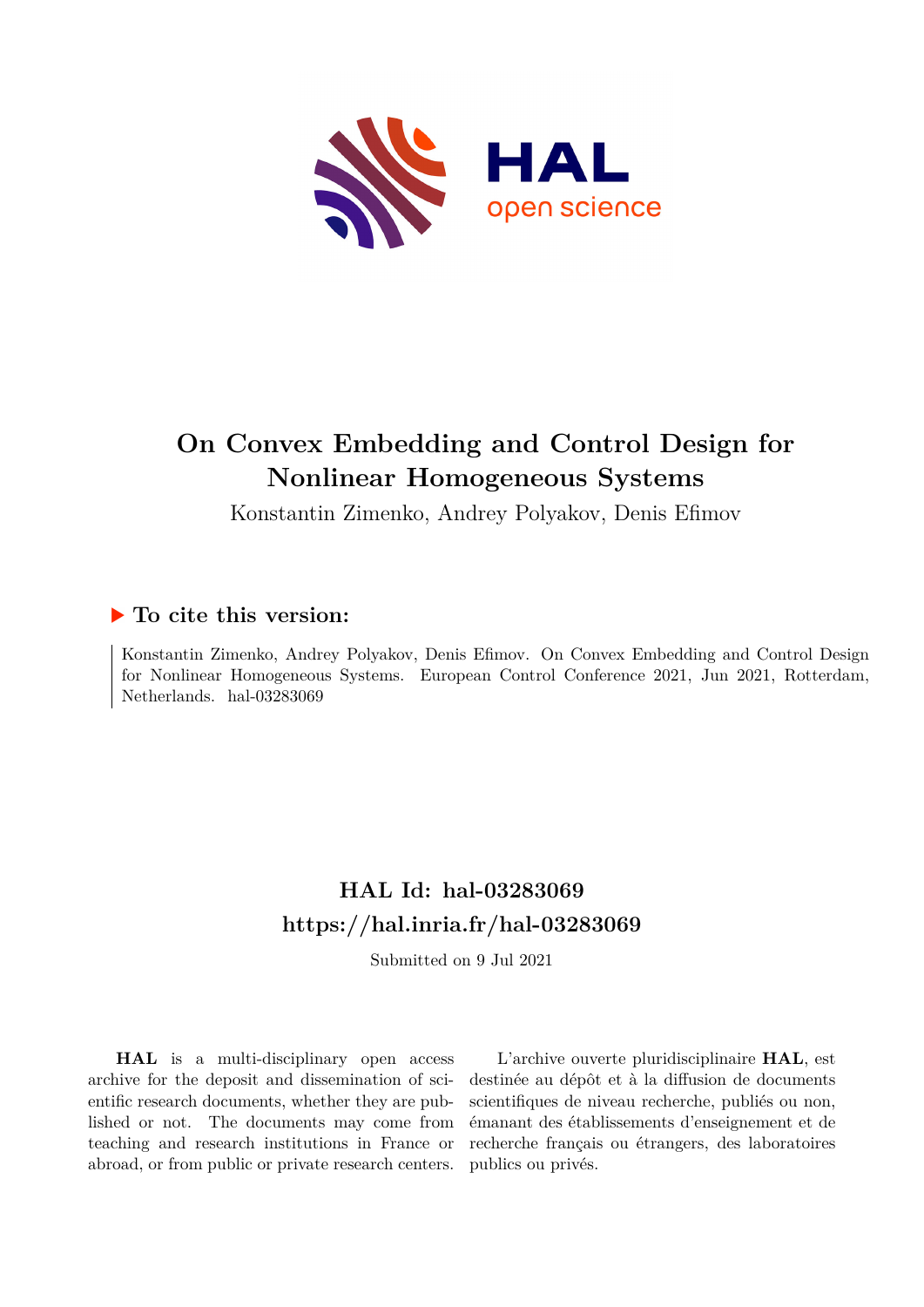# On Convex Embedding and Control Design for Nonlinear Homogeneous Systems\*

Konstantin Zimenko<sup>†</sup>, Andrey Polyakov<sup>‡,†</sup>, and Denis Efimov<sup>‡,†</sup>

Abstract—The paper presents methods for nonlinear homogeneous systems representation in a canonical form allowing stability conditions to be given by a linear matrix inequality. The main restriction for a system to admit the required representation is that its right-hand side has to be bounded on a unit sphere. It is shown that some nonhomogeneous systems can also be presented in the canonical form. Based on canonical representation a stabilizing control algorithm for affine in control nonlinear systems is presented with LMI-based tuning procedure. The results are supported with numerical examples.

#### I. INTRODUCTION

Homogeneity is a dilation symmetry, which is widely used for system analysis, control and observer design (see, for example, [1]-[25]). Linear systems and a lot of essentially nonlinear models of physical plants are homogeneous. Homogeneous differential equations/inclusions also appear as approximations  $[18]$ ,  $[20]$  and set-valued extensions  $[3]$ , [23] of nonlinear systems. Additional interest to the class of homogeneous systems is based on various useful stability and robustness features (nonasymptotic convergence, robustness with respect to external perturbations and time delays, etc.).

In the paper [14] a necessary and sufficient stability condition (stabilizability criterion) is presented. In some particular cases this condition can be formulated in terms of linear matrix inequalities (LMIs) that simultaneously simplifies the control parameter tuning. However, in general, this effect is achieved only for linear and close to linear systems (for example,  $[22]$ ,  $[24]$ ,  $[25]$ , etc.). In  $[15]$  canonical representation of homogeneous systems is given. It allows stability conditions to be presented in the form of LMI even for sufficiently nonlinear systems. However, the class of homogeneous systems considered in [15] is too restrictive since the differentiability of the right-hand side of the systems is required.

In this paper several methods for representation in canonical homogeneous form are presented. It is demonstrated that to admit a representation in canonical homogeneous form the right-hand side of the system has to be bounded on a unit sphere. It is a significant extension of the class of homogeneous systems in comparison with [15]. In some

e-mail: kostyazimenko@gmail.com,

cases stability analysis and control design problems for nonhomogeneous systems can be sufficiently simplified with the use of homogeneous representations (for example, based on homogeneous extension a system can be embedded in a homogeneous differential inclusion [19]). In this paper it is shown that some nonhomogeneous systems can also be presented in the canonical form. The representation is based on a combination of homogeneity with convex embedding. The procedure is conceptually similar to representation of nonlinear systems in the form of linear differential inclusions (see, for example, [26], [27], [28]). A new LMI-based control design procedure is developed for a class of nonlinear homogeneous systems using the canonical representation. Due to homogeneity the closed-loop system has many properties useful in practice.

The paper is organized in the following way. Notation used in the paper is given in Section II. Section III presents preliminaries employed in the paper. Sections IV and V describe the main results on canonical representation of homogeneous systems and control design method, respectively. Finally, concluding remarks are summarized in Section VI.

### II. NOTATION

Through the paper the following notation will be used:

- $\mathbb{R}_+ = \{x \in \mathbb{R} : x > 0\}$ , where  $\mathbb R$  is the field of real numbers;
- the symbol 1,  $m$  is used to denote a sequence of integers  $1, ..., m;$
- diag $\{a_i\}_{i=1}^n$  is the diagonal matrix with the elements  $a_i$ on the main diagonal;
- the eigenvalues of a matrix  $G \in \mathbb{R}^{n \times n}$  are denoted by  $\lambda_i(G), i=\overline{1,n};$
- $\mathcal{C}^n(X, Y)$  is the set of continuously differentiable (at least up to the order *n*) functions  $X \to Y$ , where X and Y are open subsets of  $\mathbb{R}^n$ ;

• 
$$
e_s(i) = \left(\underbrace{0 \cdots 0}_{s \text{ components}} \underbrace{1 \cdots 0}_{s \text{ components}}\right)^I \in \mathbb{R}^s, s \ge 1
$$
, is a vector of the canonical basis of  $\mathbb{R}^s$ :

- the inequality  $P > 0$  ( $P \ge 0$ ) means that a symmetric matrix  $P = P^T \in \mathbb{R}^{n \times n}$  is positive definite (positive semi-definite);
- $\bullet$   $\|\cdot\|$  denotes a norm;
- $\mathbb{S} = \{x \in \mathbb{R}^n : ||x|| = 1\}$  is the unit sphere in  $\mathbb{R}^n$ ;

$$
\bullet \ \ \frac{\partial}{\partial x} = \left(\frac{\partial}{\partial x_1}, \frac{\partial}{\partial x_2}, \cdots, \frac{\partial}{\partial x_n}\right).
$$

<sup>\*</sup>This work was supported by the Ministry of Science and Higher Education of Russian Federation, passport of goszadanie no. 2019-0898.

<sup>&</sup>lt;sup>†</sup> Konstantin Zimenko, Denis Efimov and Andrey Polyakov are with Faculty of Control Systems and Robotics, ITMO University, 49 Kronverkskiy av., 197101 Saint Petersburg, Russia.

<sup>&</sup>lt;sup>‡</sup>Andrey Polyakov and Denis Efimov are with Inria, Univ. Lille, CNRS, UMR 9189 - CRIStAL, F-59000 Lille, France.

denis.efimov@inria.fr, andrey.polyakov@inria.fr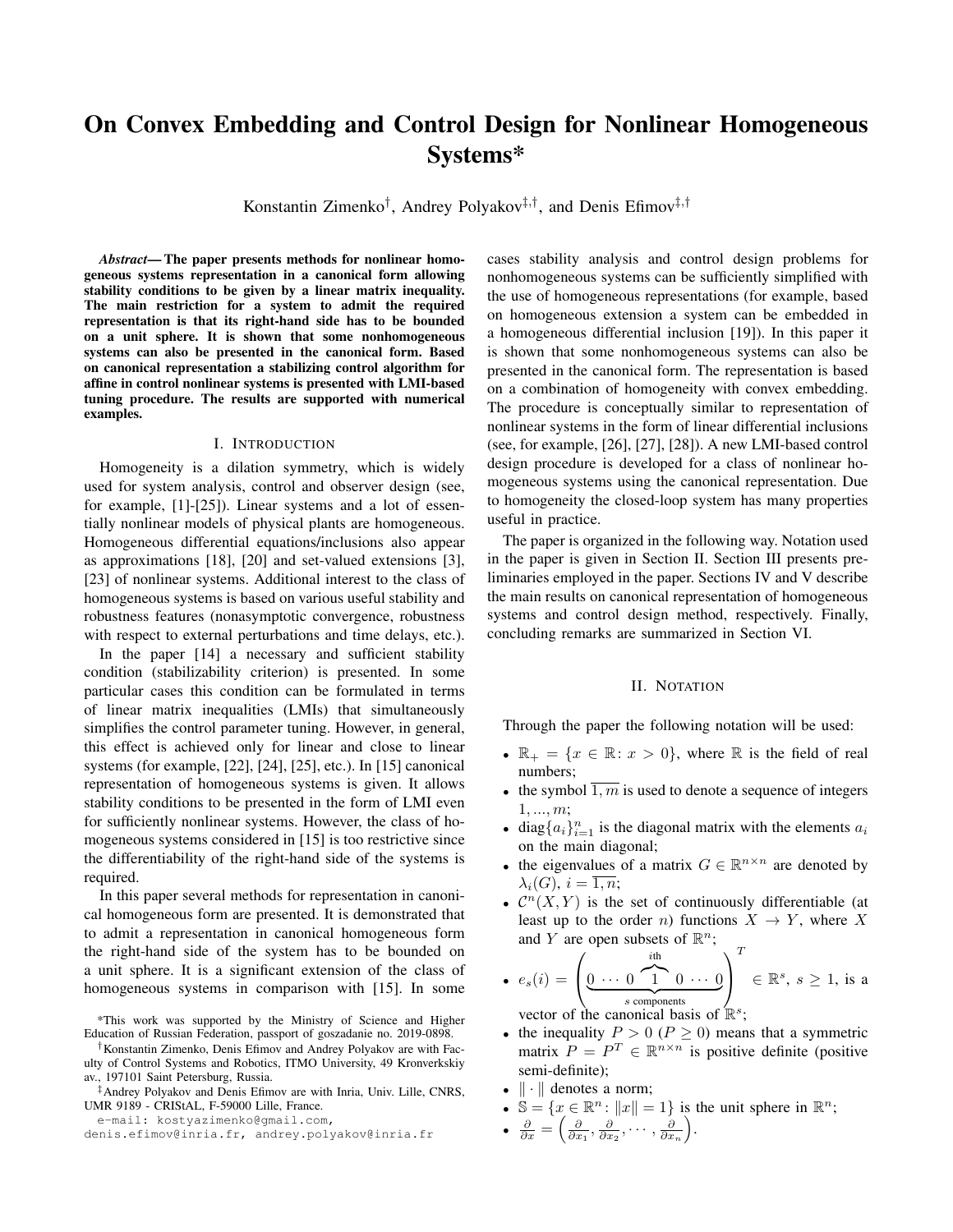#### **III. PRELIMINARIES**

## A. Stability Notions

Consider the system

$$
\dot{x}(t) = f(x(t)), \quad x(0) = x_0, \quad t \ge 0,
$$
 (1)

where  $x(t) \in \mathbb{R}^n$  is the state vector,  $f : \mathbb{R}^n \to \mathbb{R}^n$  is continuous,  $f(0) = 0$ .

**Definition 1 [21], [23]** The origin of  $(1)$  is said to be globally finite-time stable if it is globally asymptotically stable and any solution  $x(t, x_0)$  of the system (1) reaches the equilibrium point at some finite time moment, i.e.,  $x(t, x_0) =$  $0 \ \forall t \geq T(x_0)$  and  $x(t, x_0) \neq 0 \ \forall t \in [0, T(x_0)), \ x_0 \neq 0$ , where  $T: \mathbb{R}^n \to \mathbb{R}_+ \cup \{0\}$ ,  $T(0) = 0$  is the settling-time function.

**Definition 2** [17] A set  $M \subset \mathbb{R}^n$  is said to be globally finite-time attractive for (1) if any solution  $x(t, x_0)$  of (1) reaches M in some finite time moment  $t = T(x_0)$  and remains there  $\forall t \geq T(x_0), T: \mathbb{R}^n \to \mathbb{R}_+ \cup \{0\}$  is the settling-time function. It is fixed-time attractive if in addition the settling-time function  $T(x_0)$  is globally bounded by some number  $T_{\text{max}} > 0$ .

**Theorem 1 [21]** Suppose there exist a positive definite  $C^1$ function V defined on an open neighborhood of the origin  $D \subset \mathbb{R}^n$  and real numbers  $C > 0$  and  $\sigma \geq 0$ , such that the following condition is true for the system  $(1)$ 

$$
\dot{V}(x) \le -CV^{\sigma}(x), \quad x \in D \setminus \{0\}.
$$

Then depending on the value  $\sigma$  the origin is stable with different types of convergence:

- if  $\sigma = 1$ , the origin is asymptotically stable;
- if  $0 \le \sigma < 1$ , the origin is finite-time stable and

$$
T(x_0) \le \frac{1}{C(1-\sigma)} V^{1-\sigma}(x_0)
$$

• if  $\sigma > 1$  the origin is nearly fixed-time stable, i.e., it is asymptotically stable and, for every  $\varepsilon \in \mathbb{R}_+$ , the set  $B = \{x \in D : V(x) < \varepsilon\}$  is fixed-time (independent on the initial values) attractive with

$$
T_{\max} = \frac{1}{C(\sigma - 1)\varepsilon^{\sigma - 1}}.
$$

If  $D = \mathbb{R}^n$  and function V is radially unbounded, then the system  $(1)$  admits these properties globally.

#### **B.** Generalized Homogeneity

Homogeneity is a certain invariance of a mathematical object with respect to a group of transformations called dilations. In this paper we deal with the one-parameter group  $\mathbf{d}(s): \mathbb{R}^n \to \mathbb{R}^n$  of linear dilations given by

$$
\frac{\partial}{\partial s}\mathbf{d}(s) = G_{\mathbf{d}}\mathbf{d}(s) = \mathbf{d}(s)G_{\mathbf{d}},
$$
  

$$
\mathbf{d}(s) = e^{G_{\mathbf{d}}s} = \sum_{i=0}^{+\infty} \frac{s^i G_{\mathbf{d}}^i}{i!}, \quad s \in \mathbb{R}.
$$

where  $G_{d} \in \mathbb{R}^{n \times n}$  is an anti-Hurwitz matrix called the generator of the dilation [29].

**Definition 4 [19]** The dilation d is said to be strictly monotone if  $\exists \beta > 0 : ||\mathbf{d}(s)|| < e^{\beta s}$  for  $s \leq 0$ .

## **Theorem 2 [14]** If **d** is a dilation in  $\mathbb{R}^n$ , then

• the generator matrix  $G_d$  is anti-Hurwitz and there exists a matrix  $P \in \mathbb{R}^{n \times n}$  such that

$$
PG_{\mathbf{d}} + G_{\mathbf{d}}^T P > 0, \quad P = P^T > 0.
$$
 (2)

• the dilation d is strictly monotone with respect to the norm  $||x||_P = \sqrt{x^T P x}$  for  $x \in \mathbb{R}^n$  and P satisfying (2):

$$
\begin{aligned}\n\alpha s &\leq \|\mathbf{d}(s)\|_{P} \leq e^{\beta s} &\quad \text{if} \quad s \leq 0, \\
\beta s &\leq \|\mathbf{d}(s)\|_{P} \leq e^{\alpha s} &\quad \text{if} \quad s \geq 0,\n\end{aligned} \tag{3}
$$

where  $\alpha = \frac{1}{2}\lambda_{\text{max}}\left(P^{\frac{1}{2}}G_{\mathbf{d}}P^{-\frac{1}{2}} + P^{-\frac{1}{2}}G_{\mathbf{d}}^T P^{\frac{1}{2}}\right), \ \beta =$  $\tfrac{1}{2}\lambda_{\min}\left(P^{\frac{1}{2}}G_{\mathbf{d}}P^{-\frac{1}{2}}+P^{-\frac{1}{2}}G_{\mathbf{d}}^TP^{\frac{1}{2}}\right) \quad \textit{and} \quad \|\mathbf{d}(s)\|_P$  $\sup_{x\neq 0} \frac{\| \mathbf{d}(s)x \|_{P}}{\|x\|_{P}}.$ 

Theorem 2 shows that any dilation d is strictly monotone if  $\mathbb{R}^n$  is equipped with the weighted Euclidean norm  $||x||_P =$  $\sqrt{x^T P x}$ , provided that the matrix  $P > 0$  satisfies (2).

**Definition 5 [9]** A vector field  $f: \mathbb{R}^n \to \mathbb{R}^n$  (a function  $h: \mathbb{R}^n \to \mathbb{R}$ ) is said to be **d**-homogeneous of degree  $\nu \in \mathbb{R}$  $if$ 

$$
f(\mathbf{d}(s)x) = e^{\nu s} \mathbf{d}(s) f(x), \quad \forall x \in \mathbb{R}^n, \quad \forall s \in \mathbb{R}.
$$
 (4)

$$
(\text{resp. } h(\mathbf{d}(s)x) = e^{\nu s}h(x), \quad \forall x \in \mathbb{R}^n, \quad \forall s \in \mathbb{R}.) \tag{5}
$$

Let  $\mathbb{F}_{d}(\mathbb{R}^{n})$  (respectively  $\mathbb{H}_{d}(\mathbb{R}^{n})$ ) be the set of vector fields  $\mathbb{R}^n \to \mathbb{R}^n$  (respectively functions  $\mathbb{R}^n \to \mathbb{R}$ ) satisfying the identity  $(4)$  (respectively  $(5)$ ), which are continuous on  $\mathbb{R}^n \setminus \{0\}$ . Let  $\deg_{\mathbb{F}_{\mathbf{d}}}(f)$  (respectively  $\deg_{\mathbb{H}_{\mathbf{d}}}(f)$ ) denote the homogeneity degree of  $f \in \mathbb{F}_d(\mathbb{R}^n)$  (respectively  $h \in$  $\mathbb{H}_{\mathbf{d}}(\mathbb{R}^n)$ .

A special case of homogeneous function is a homogeneous norm [14], [8]: a continuous positive definite d-homogeneous function of degree 1. For monotone dilations we define the canonical homogeneous norm  $\|\cdot\|_{\mathbf{d}}: \mathbb{R}^n \to \mathbb{R}_+ \cup \{0\}$  as

$$
||x||_{\mathbf{d}} = e^{s_x}
$$
 for  $x \neq 0$ , where  $s_x \in \mathbb{R} : ||\mathbf{d}(-s_x)x|| = 1$  (6)

and, by continuity, we assign  $||0||_d = 0$ . Note that  $\|\mathbf{d}(s)x\|_{\mathbf{d}}=e^s\|x\|_{\mathbf{d}}$  and

$$
\|\mathbf{d}(-\ln \|x\|_{\mathbf{d}})x\| = 1. \tag{7}
$$

**Lemma 1** [14] If  $d$  is a strictly monotone dilation, then

- the homogeneous norm  $\|\cdot\|_{d}$  is Lipschitz continuous *outside the origin;*
- if the norm  $\|\cdot\|$  is smooth outside the origin, then the homogeneous norm  $\|\cdot\|_d$  is also smooth outside the origin,  $\frac{\partial ||d(-s)x||}{\partial s} < 0$  if  $s \in \mathbb{R}$ ,  $x \in \mathbb{R}^n \setminus \{0\}$  and

$$
\frac{\partial ||x||_{\mathbf{d}}}{\partial x} = \frac{||x||_{\mathbf{d}} \frac{\partial ||z||}{\partial z} \Big|_{z=\mathbf{d}(-s)x}}{\frac{\partial ||z||}{\partial z} \Big|_{z=\mathbf{d}(-s)x} G_{\mathbf{d}} \mathbf{d}(-s)x} \Bigg|_{s=\ln ||x||_{\mathbf{d}}}.
$$
(8)

**Lemma 2 [14]** The vector field  $f \in \mathbb{F}_{d}(\mathbb{R}^{n})$  is Lipschitz continuous (smooth) on  $\mathbb{R}^n \setminus \{0\}$  if and only if it satisfies a Lipschitz condition (it is smooth) on the unit sphere S, provided that **d** is strictly monotone on  $\mathbb{R}^n$ .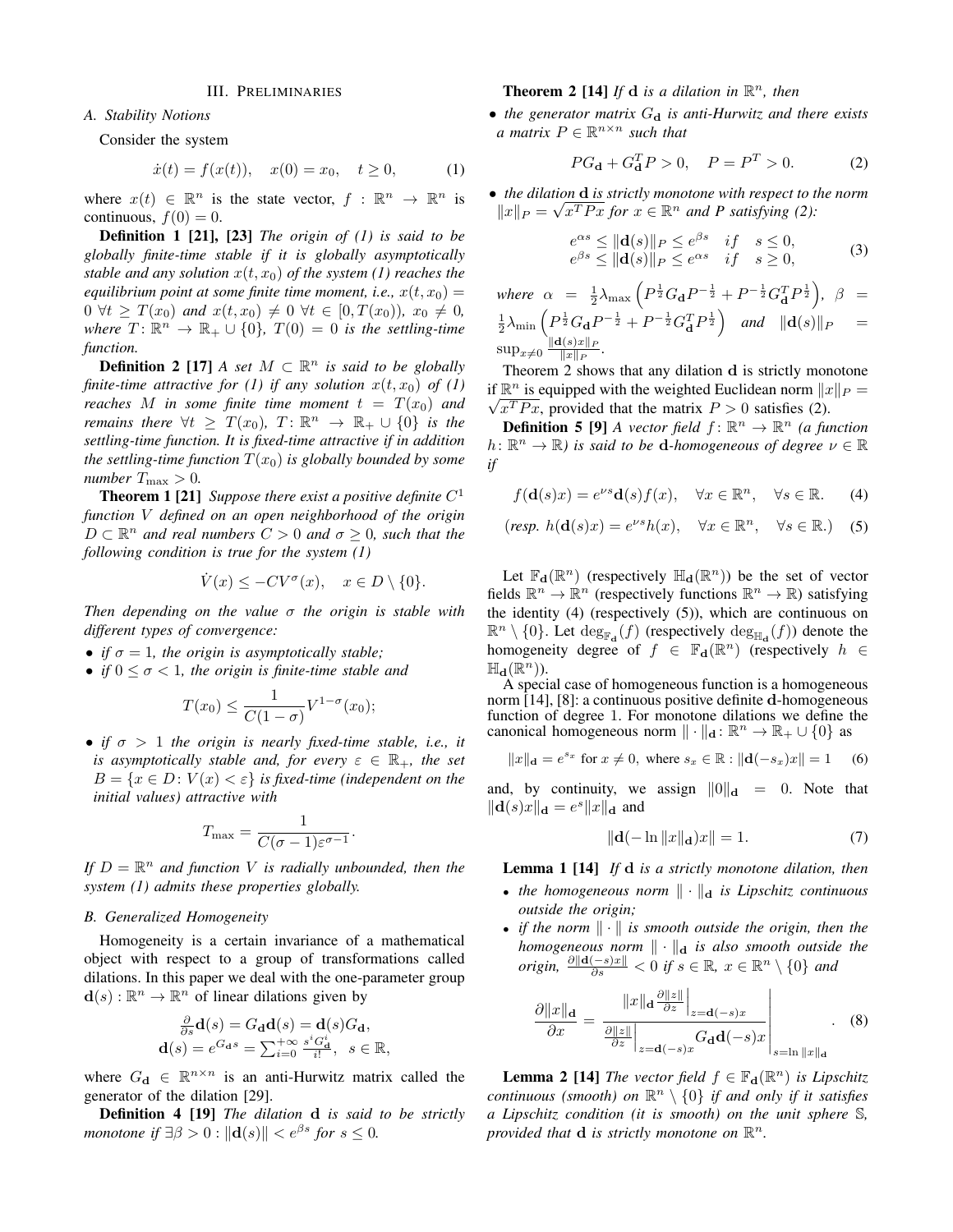If a function (or a vector field) is smooth, then homogeneity is inherited by its derivatives in a certain way.

**Lemma 3 [1], [14], [15]** If  $f \in \mathbb{F}_{d}(\mathbb{R}^{n}) \cap C^{1}(\mathbb{R}^{n} \setminus \{0\}, \mathbb{R}^{n})$  $(h \in \mathbb{H}_{d}(\mathbb{R}^{n}) \cap C^{1}(\mathbb{R}^{n} \setminus \{0\}, \mathbb{R})$ ), then

$$
e^{\deg_{\mathbb{H}_{\mathbf{d}}}(h)s} \frac{\partial h(x)}{\partial x} = \frac{\partial h(z)}{\partial z}\bigg|_{z = \mathbf{d}(s)x} \mathbf{d}(s),\tag{9}
$$

$$
e^{\deg_{\mathbb{F}_{\mathbf{d}}}(f)s}\mathbf{d}(s)\frac{\partial f(x)}{\partial x} = \frac{\partial f(z)}{\partial z}\bigg|_{z=\mathbf{d}(s)x}\mathbf{d}(s),\qquad(10)
$$

$$
\frac{\partial h(x)}{\partial x} G_{\mathbf{d}} x = \deg_{\mathbb{H}_{\mathbf{d}}}(h) h(x),\tag{11}
$$

$$
\frac{\partial f(x)}{\partial x} G_{\mathbf{d}} x = (\deg_{\mathbb{F}_{\mathbf{d}}}(f) I_n + G_{\mathbf{d}}) f(x) \tag{12}
$$

for  $x \in \mathbb{R}^n \setminus \{0\}$  and  $s \in \mathbb{R}$ .

Due to topological equivalence of any d-homogeneous system to a standard homogeneous one [14], all results about stability and robustness of standard and weighted homogeneous systems hold for d-homogeneous systems as well. For example, the rate of convergence of homogeneous systems can be assessed by its homogeneity degree:

**Theorem 3 [16]** An asymptotically stable d-homogeneous system  $\dot{x} = f(x), f: \mathbb{R}^n \to \mathbb{R}^n$  is

- finite-time stable if  $\deg_{\mathbb{F}_q}(f) < 0$ ;
- *nearly fixed-time stable if*  $deg_{\mathbb{F}_{d}}(f) > 0$ .

The homogeneity provides many other advantages to analysis and design of nonlinear control system (see, for example,  $[13], [7], [5]$ ).

#### IV. CONVEX EMBEDDING FOR HOMOGENEOUS SYSTEMS

A. Convex Embedding for Differentiable Homogeneous Systems

Let us consider a system in the form

$$
\dot{x} = f(x),\tag{13}
$$

where  $f \in \mathbb{F}_{d}(\mathbb{R}^{n}), \deg_{\mathbb{F}_{d}}(f) = \nu \in \mathbb{R}, f(0) = 0.$ Let  $f \in C^1(\mathbb{R}^n \setminus \{0\}, \mathbb{R}^n)$ . Define the bounds

$$
\overline{g}_{ij} = \sup_{y \in \mathbb{R}^n : \|y\| = 1} \frac{\partial f_i(z)}{\partial z_j} \Big|_{z=y},
$$

$$
\underline{g}_{ij} = \inf_{y \in \mathbb{R}^n : \|y\| = 1} \frac{\partial f_i(z)}{\partial z_j} \Big|_{z=y},
$$

that are always exist due to  $f \in C^1(\mathbb{R}^n \setminus \{0\}, \mathbb{R}^n)$ . Denote the set of vertices defined by

$$
\mathcal{V}_g = \left\{ \vartheta = \begin{pmatrix} \vartheta_{11} & \cdots & \vartheta_{1n} \\ \vdots & \ddots & \vdots \\ \vartheta_{n1} & \cdots & \vartheta_{nn} \end{pmatrix} \in \mathbb{R}^{n \times n} : \vartheta_{jl} \in \{ \underline{g}_{jl}, \overline{g}_{jl} \}, j, l = \overline{1, n} \right\}
$$

**Proposition 1** Let the matrix  $\nu I_n + G_d$  be invertible. There exist  $\alpha_i \in C(\mathbb{R}^n, \mathbb{R}_+ \cup \{0\}) : \sum_{i=1}^N \alpha_i(x) = 1$  and  $M_i \in V_g$ ,  $i = 1, ..., N \leq 2^{n^2}$  such that every trajectory of (13) is also a trajectory of

$$
\dot{x} = \|x\|_{\mathbf{d}}^{\nu} \sum_{i=1}^{N} \alpha_i (\mathbf{d}(-\ln \|x\|_{\mathbf{d}}) x) \mathbf{d}(\ln \|x\|_{\mathbf{d}}) A_i \mathbf{d}(-\ln \|x\|_{\mathbf{d}}) x,
$$
\n(14)

where  $A_i = (\nu I_n + G_{\bf d})^{-1} M_i G_{\bf d}$ .

**Example 1** Consider the system (13) with

$$
f(x) = \begin{pmatrix} -x_1x_3 \\ -x_1 \\ x_2 \end{pmatrix},
$$

that is d-homogeneous of degree 1, where  $G_d = \begin{pmatrix} 3 & 0 & 0 \\ 0 & 2 & 0 \\ 0 & 0 & 1 \end{pmatrix}$ is a generator of the dilation. According to Proposition 1 the function  $f(x)$  can be represented in the form (14) with  $||x|| = \sqrt{x^T x}$  and the matrices

$$
\begin{array}{c} A_1\!=\!\left(\begin{smallmatrix} 0.75 & 0 & 0.25 \\ -1 & 0 & 0 \\ 0 & 0 & 0 \end{smallmatrix}\right), & A_2\!=\!\left(\begin{smallmatrix} 0.75 & 0 & -0.25 \\ -1 & 0 & 0 \\ 0 & 0 & 0 \end{smallmatrix}\right), \\ A_3\!=\!\left(\begin{smallmatrix} -0.75 & 0 & 0.25 \\ -1 & 0 & 0 \\ 0 & 1 & 0 \end{smallmatrix}\right), & A_4\!=\!\left(\begin{smallmatrix} -0.75 & 0 & 0 & 0.25 \\ -0.75 & 0 & 0 & 0.25 \\ 0 & 1 & 0 & 0 \end{smallmatrix}\right). \end{array}
$$

In [15] the representation of the function  $f$  in the form like (14) was obtained by another constructions. Comparing with [15] the given result allows to obtain vertices  $A_i$  significantly closer to each other, that may simplify the stability analysis and control design for homogeneous systems.

Another advantage with respect to [15] is that the differentiability at the origin is not required. However, the condition  $f \in C^1(\mathbb{R}^n \setminus \{0\}, \mathbb{R}^n)$  also restricts sufficiently the class of homogeneous functions for representation in the form (14). This condition is relaxed below.

B. Convex Embedding for Non-Smooth Homogeneous Systems

Let  $f(x) \in \mathbb{F}_{d}(\mathbb{R}^{n})$  in (13) be just bounded on a unit sphere S and  $P \in \mathbb{R}^{n \times n}$  satisfies (2). Define the bounds

$$
\overline{q}_{ij} = \sup_{y \in \mathbb{R}^n : \|y\|_P = 1} \frac{e_n^T(i) f(y) y_j}{y^T P G_{\mathbf{d}} y},
$$

$$
\underline{q}_{ij} = \inf_{y \in \mathbb{R}^n : \|y\|_P = 1} \frac{e_n^T(i) f(y) y_j}{y^T P G_{\mathbf{d}} y}
$$

and denote the corresponding set of vertices  $V_q$  as above

using the sets  $\{q_{ij}, \overline{q}_{ij}\}$  instead of  $\{g_{ij}, \overline{g}_{ij}\}$ .<br> **Proposition 2** There exist  $\alpha_i \in C(\mathbb{R}^n, \mathbb{R}_+ \cup \{0\})$ :  $\sum_{i=1}^N \alpha_i(x) = 1$  and  $M_i \in V_q$ ,  $i = 1, ..., N \leq 2^{n^2}$  such that every trajectory of  $(13)$  is also a trajectory of  $(14)$ , where  $A_i = M_i PG_{\mathbf{d}}.$ 

### C. Extension to Some Non-Homogeneous Systems

The results of Propositions 1, 2 can be used for some nonhomogeneous dynamics representation in the form (14). Consider the system

$$
\dot{x} = b(x)f(x),\tag{15}
$$

where  $b : \mathbb{R}^n \to \mathbb{R}$  is bounded on  $\mathbb{R}^n$  and  $f \in \mathbb{F}_d(\mathbb{R}^n)$  is bounded on S,  $f(0) = 0$ .

Define the bounds

$$
\overline{p}_{ij} = \sup_{x \in \mathbb{R}^n} b(x) \frac{e_n^T(i) f(z)z_j}{z^T P G_{\mathbf{d}} z} \Big|_{z = \mathbf{d}(-\ln \|x\|_{\mathbf{d}})x},
$$
  

$$
\underline{p}_{ij} = \inf_{x \in \mathbb{R}^n} b(x) \frac{e_n^T(i) f(z)z_j}{z^T P G_{\mathbf{d}} z} \Big|_{z = \mathbf{d}(-\ln \|x\|_{\mathbf{d}})x}
$$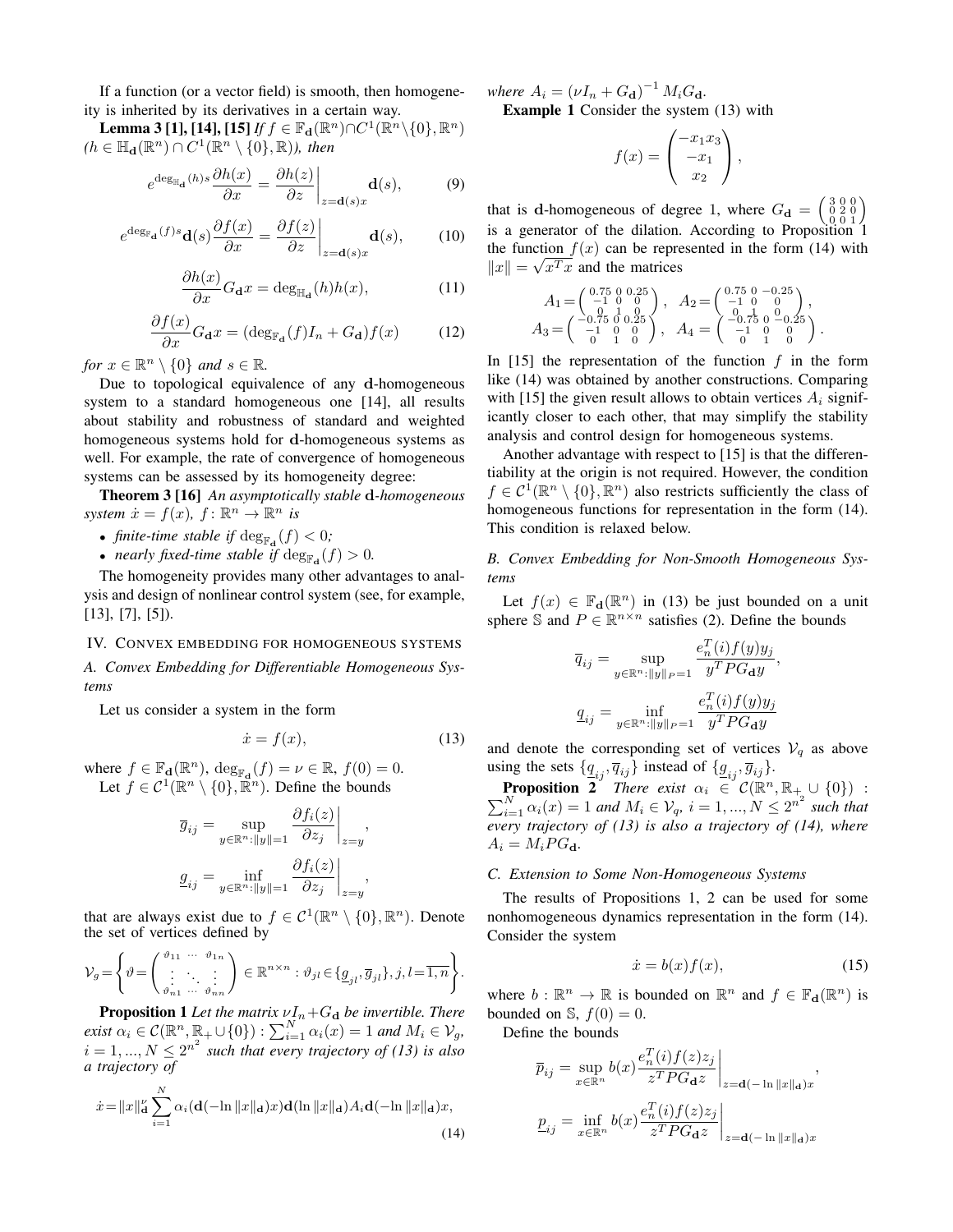and denote the corresponding set of vertices  $V_p$  (if  $f(x)$ ) is differentiable on the unit sphere define the bounds

as 
$$
\overline{p}_{ij}
$$
 =  $\sup_{x \in \mathbb{R}^n} b(x) \frac{\partial f_i(z)}{\partial z_j} \Big|_{z = \mathbf{d}(-\ln \|x\|_{\mathbf{d}})x}$ ,  $\underline{p}_{ij}$  =  
inf  $x \in \mathbb{R}^n$   $b(x) \frac{\partial f_i(z)}{\partial z_j} \Big|_{z = \mathbf{d}(-\ln \|x\|_{\mathbf{d}})x}$ .

**Corollary 1** Every trajectory of  $(15)$  is also a trajectory of (14), where  $A_i$  is defined as in Proposition 2 (Proposition 1), if  $f(x)$  is bounded on the unit sphere  $(f(x))$  is differentiable on the unit sphere).

**Remark 1** If one can represent the system under consideration

$$
\dot{x} = \sum_{i=1}^{M} b_i(x) f_i(x),
$$
\n(16)

with bounded  $b_i : \mathbb{R}^n \to \mathbb{R}$ ,  $f_i \in \mathbb{F}_{d}(\mathbb{R}^n)$ ,  $M \leq n$ , then in order to obtain vertices closer to each other the given results can be used for each term independently (see the following example). Similarly, the systems  $\dot{x} = \text{diag}\{b_i(x)\}_{i=1}^n f(x)$ with bounded  $b_i : \mathbb{R}^n \to \mathbb{R}$ ,  $f_i \in \mathbb{F}_d(\mathbb{R}^n)$  can be considered under the commutativity conditions that

diag{
$$
b_i(x)
$$
}<sup>n</sup><sub>i=1</sub>**d**(ln ||x||**d**) = **d**(ln ||x||**d**)diag{ $b_i(x)$ }<sup>n</sup><sub>i=1</sub>.

**Example 2** Consider the system

$$
\dot{x} = \begin{pmatrix} \cos(x_1)x_2 \\ -x_3 \\ |x_3|^{0.5} \end{pmatrix}
$$

Let us rewrite the system in the form (16), where  $M = 3$ ,  $b_1(x) = \cos(x_1), b_2(x) = b_3(x) = 1,$ 

$$
f_1(x) = \begin{pmatrix} x_2 \\ 0 \\ 0 \end{pmatrix}, f_2(x) = \begin{pmatrix} 0 \\ -x_3 \\ 0 \end{pmatrix}, f_3(x) = \begin{pmatrix} 0 \\ 0 \\ |x_3|^{0.5} \end{pmatrix},
$$

and  $f_i(x)$ ,  $i = \overline{1,3}$  are d-homogeneous of degrees -0.5, where  $G_{\mathbf{d}} = \begin{pmatrix} 2 & 0 & 0 \\ 0 & 1.5 & 0 \\ 0 & 0 & 1 \end{pmatrix}$ . Then using the results of Corollary 1, Proposition 1 and Proposition 2 for representing  $f_1(x)$ ,  $f_2(x)$  and  $f_3(x)$  correspondingly the following matrices can be obtained

$$
A_{11} = \begin{pmatrix} 0 & 1 & 0 \\ 0 & 0 & 0 \\ 0 & 0 & 0 \\ 0 & 0 & 0 \\ 0 & 0 & 1 \\ 0 & 0 & 0 \\ 0 & 0 & 0 \\ 0 & 0 & 0 \\ 0 & 0 & 0 \\ 0 & 0 & 0 \\ 0 & 0 & 0 \\ 0 & 0 & 0 \\ 0 & 0 & 0 \\ 0 & 0 & 0 \\ 0 & 0 & 0 \\ 0 & 0 & 0 \\ 0 & 0 & 0 \\ 0 & 0 & 0 \\ 0 & 0 & 0 \\ 0 & 0 & 0 \\ 0 & 0 & 0 \\ 0 & 0 & 0 \\ 0 & 0 & 0 \\ 0 & 0 & 0 \\ 0 & 0 & 0 \\ 0 & 0 & 0 \\ 0 & 0 & 0 \\ 0 & 0 & 0 \\ 0 & 0 & 0 \\ 0 & 0 & 0 \\ 0 & 0 & 0 \\ 0 & 0 & 0 \\ 0 & 0 & 0 \\ 0 & 0 & 0 \\ 0 & 0 & 0 \\ 0 & 0 & 0 \\ 0 & 0 & 0 \\ 0 & 0 & 0 \\ 0 & 0 & 0 \\ 0 & 0 & 0 \\ 0 & 0 & 0 \\ 0 & 0 & 0 \\ 0 & 0 & 0 \\ 0 & 0 & 0 \\ 0 & 0 & 0 \\ 0 & 0 & 0 \\ 0 & 0 & 0 \\ 0 & 0 & 0 \\ 0 & 0 & 0 \\ 0 & 0 & 0 \\ 0 & 0 & 0 \\ 0 & 0 & 0 \\ 0 & 0 & 0 \\ 0 & 0 & 0 \\ 0 & 0 & 0 \\ 0 & 0 & 0 \\ 0 & 0 & 0 \\ 0 & 0 & 0 \\ 0 & 0 & 0 \\ 0 & 0 & 0 \\ 0 & 0 & 0 \\ 0 & 0 & 0 \\ 0 & 0 & 0 \\ 0 & 0 & 0 \\ 0 & 0 & 0 \\ 0 & 0 & 0 \\ 0 & 0 & 0 \\ 0 & 0 & 0 \\ 0 & 0 & 0 \\ 0 & 0 & 0 \\ 0 & 0 & 0 \\ 0 & 0 & 0 \\ 0 & 0 & 0 \\ 0 & 0 & 0 \\ 0 & 0 & 0 \\ 0 & 0 & 0 \\ 0 & 0 & 0 \\ 0 & 0 & 0 \\ 0 & 0 & 0 \\ 0 & 0 & 0 \\ 0 & 0 & 0 \\ 0 & 0 & 0 \\ 0 & 0 & 0 \\
$$

#### V. CONTROL DESIGN

The system representation  $(14)$  can be useful for control design (stability analysis), where parameter tuning (stability conditions) are presented in the form of linear matrix inequalities. In [15] it is shown how the canonical homogeneous form can be used for stabilization of the affine control system  $\dot{x} = f_0(x) + \sum_{i=1}^m u_i f_i(x)$  with homogeneous functions  $f_0$ ,  $f_i$ . In this section, we demonstrate how the canonical form can be utilized for control design for the system

$$
\dot{x} = f(x) + Bu,\tag{17}
$$

where  $x \in \mathbb{R}^n$ ,  $u \in \mathbb{R}^m$ ,  $B \in \mathbb{R}^{n \times m}$ , and f can be represented in the form

$$
f(x) = ||x||_{\mathbf{d}}^{\nu} \sum_{i=1}^{N} \alpha_{i}(\mathbf{d}(-\ln ||x||_{\mathbf{d}})x) \mathbf{d}(\ln ||x||_{\mathbf{d}}) A_{i} \mathbf{d}(-\ln ||x||_{\mathbf{d}})x,
$$
\n(18)

with corresponding matrices  $A_i \in \mathbb{R}^{n \times n}$ ,  $i = 1, N$ , a generator  $G_{\bf d} \in \mathbb{R}^{n \times n}$ ,  $\nu \in \mathbb{R}$ , where the dilation  ${\bf d}$  is strictly monotone on  $\mathbb{R}^n$  equipped with the norm  $||x||_P = \sqrt{x^T P x}$ , for  $P > 0$  satisfying (2).

**Theorem 4** Let  $G_dB = \gamma B$ ,  $\gamma \in \mathbb{R}$ . Let  $K \in \mathbb{R}^{m \times n}$ ,  $H \in \mathbb{R}^{n \times n}$ ,  $\eta, \delta \in \mathbb{R}_+$  be a solution of the bilinear matrix *inequalities (BMIs)* 

$$
\eta P \geq H > 0,
$$
  
\n
$$
\theta_{\min} (PG_{\mathbf{d}} + G_{\mathbf{d}}^T P) \leq H + HG_{\mathbf{d}} + G_{\mathbf{d}}^T H \leq \theta_{\max} (PG_{\mathbf{d}} + G_{\mathbf{d}}^T P),
$$
  
\n
$$
(\theta_{\max} P + H) (A_i + BK) + (A_i + BK)^T (\theta_{\max} P + H) \leq -\delta P,
$$
  
\n
$$
(\theta_{\min} P + H) (A_i + BK) + (A_i + BK)^T (\theta_{\min} P + H) \leq -\delta P,
$$
  
\n(19)

for  $i = 1, N$  and some  $\theta_{\min}, \theta_{\max} \in \mathbb{R}_+$ , then the system (17) with

$$
u(x) = ||x||_{\mathbf{d}}^{\gamma+\nu} K \mathbf{d}(-\ln ||x||_{\mathbf{d}})x \tag{20}
$$

is finite-time (nearly fixed-time) stable if  $\nu < 0$  ( $\nu > 0$ ) with the settling-time function estimation  $T(x_0) \le -\frac{\eta^{1+\nu}V_0^{-\nu}}{\delta\nu}$  (for every  $\varepsilon \in \mathbb{R}_+$ , the set  $B = \{x \in D : V(x) < \varepsilon\}$  is fixed-time<br>attractive with  $T_{\text{max}} = \frac{\eta^{1+\nu}}{2^{\delta \nu \varepsilon^{\nu}}}.$ 

**Remark 2** The BMIs  $(19)$  can be replaced by a more conservative LMIs for simplicity of parameters tuning. Indeed, with the use of Young relation, one can obtain that the inequalities

$$
\frac{(\theta_{\max}P+H)(A_i+BK)+(A_i+BK)^T(\theta_{\max}P+H)\leq -\delta P}{(\theta_{\min}P+H)(A_i+BK)+(A_i+BK)^T(\theta_{\min}P+H)\leq -\delta P}
$$

are satisfied if

$$
(\theta_{\max} P + H) A_i + A_i^T (\theta_{\max} P + H) + \theta_{\max} P B K + \theta_{\max} K^T B^T P + \frac{1}{2} (B^T H + K)^T (B^T H + K) \leq -\delta P, (\theta_{\min} P + H) A_i + A_i^T (\theta_{\min} P + H) + \theta_{\min} P B K + \theta_{\min} K^T B^T P + \frac{1}{2} (B^T H + K)^T (B^T H + K) \leq -\delta P.
$$
\n(21)

Then using Schur complement for  $(21)$  one can obtain that the BMIs (19) hold if the system of LMIs

$$
\eta P \ge H > 0,
$$
  
\n
$$
\theta_{\min}(PG_{\mathbf{d}} + G_{\mathbf{d}}^T P) \le H + HG_{\mathbf{d}} + G_{\mathbf{d}}^T H \le \theta_{\max}(PG_{\mathbf{d}} + G_{\mathbf{d}}^T P),
$$
  
\n
$$
\begin{pmatrix} S_1 & HB + K^T \\ B^T H + K & 2I_m \end{pmatrix} \ge 0,
$$
  
\n
$$
\begin{pmatrix} S_2 & HB + K^T \\ B^T H + K & 2I_m \end{pmatrix} \ge 0, \quad i = \overline{1, N}
$$
\n(22)

is satisfied, where

$$
S_1 = -(\theta_{\max} P + H) A_i - A_i^T (\theta_{\max} P + H) - \theta_{\max} P B K - \theta_{\max} K^T B^T P - \delta P, S_2 = -(\theta_{\min} P + H) A_i - A_i^T (\theta_{\min} P + H) - \theta_{\min} P B K - \theta_{\min} K^T B^T P - \delta P.
$$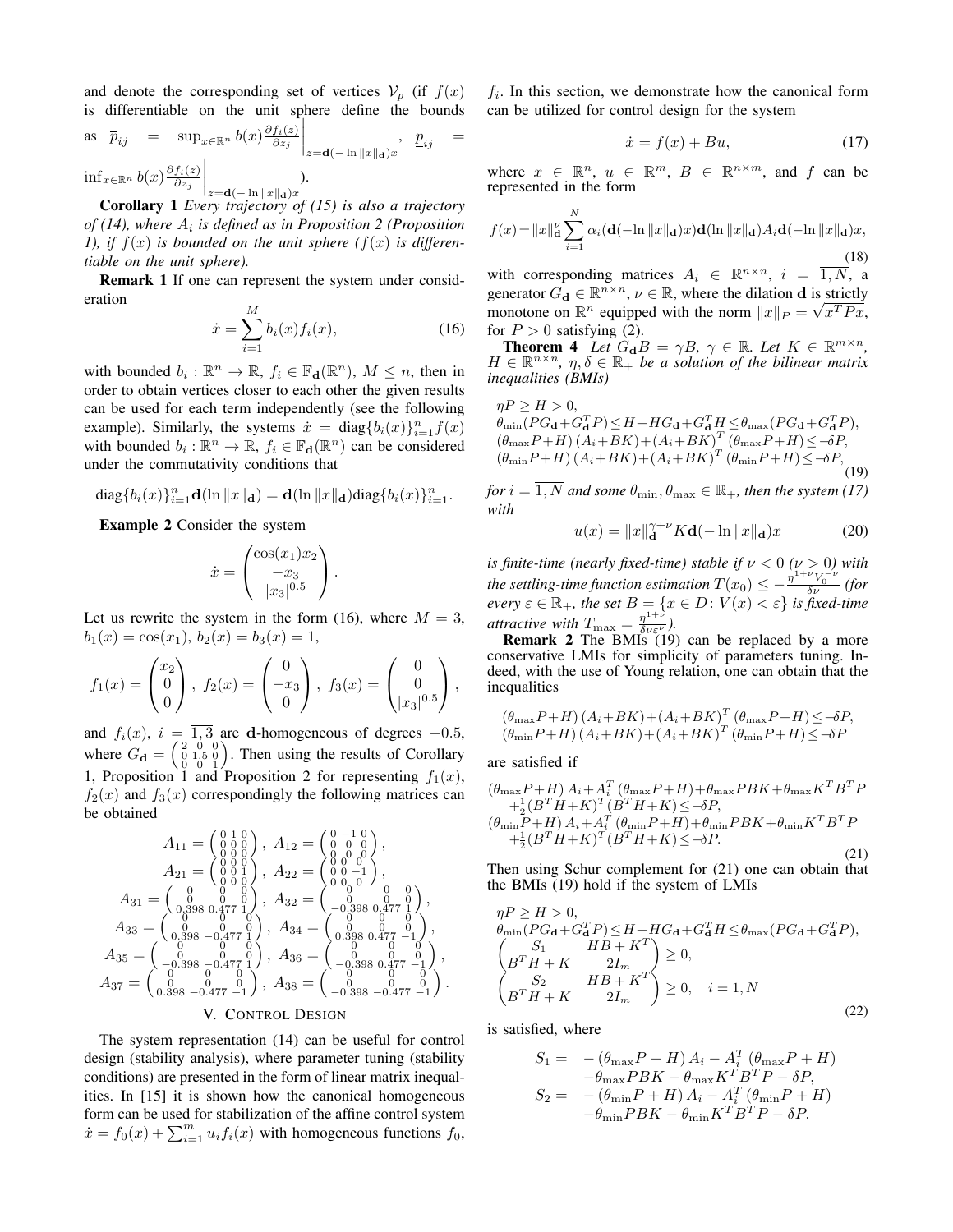**Example 3** Consider the system (17) with  $x \in \mathbb{R}^2$ ,  $u \in \mathbb{R}$ ,

$$
f(x) = \begin{pmatrix} x_2 + 0.5|x_1|^{1/3}|x_2|^{1/2} \\ 0.5|x_2|^{1/2} \end{pmatrix}, \quad B = \begin{pmatrix} 0 \\ 1 \end{pmatrix}.
$$

The system is homogeneous with  $\deg_{\mathbb{F}}(f) = -0.5$  and  $G_d =$ The condition  $G_{\mathbf{d}}B = \gamma B$  is satisfied for  $\gamma = 1$ .  $(1.5 \ 0)$ Let us represent  $f(x) = f_1(x) + f_2(x)$ , where

$$
f_1(x) = \begin{pmatrix} x_2 \\ 0 \end{pmatrix}, \quad f_2(x) = 0.5 \begin{pmatrix} |x_1|^{1/3} |x_2|^{1/2} \\ |x_2|^{1/2} \end{pmatrix}
$$

Then, applying Proposition 1 and Corollary 1 we obtain

$$
f_1(x) = \|x\|_{\mathbf{d}}^{-0.5} \mathbf{d}(\ln \|x\|_{\mathbf{d}}) \begin{pmatrix} 0 & 1 \\ 0 & 0 \end{pmatrix} \mathbf{d}(-\ln \|x\|_{\mathbf{d}}) x,
$$
  
\n
$$
f_2(x) = \|x\|_{\mathbf{d}}^{-0.5} \mathbf{d}(\ln \|x\|_{\mathbf{d}})
$$
  
\n
$$
\times \begin{pmatrix} \{-0.037, 0.18\} & \{-0.24, 1.007\} \\ \{-0.062, 0.246\} & \{-1.524, 1.524\} \end{pmatrix} \mathbf{d}(-\ln \|x\|_{\mathbf{d}}) x,
$$

where the dilation is strictly monotone on  $\mathbb{R}^n$  equipped with the weighted Euclidean norm  $\|\cdot\|_P$ , where

$$
P = \begin{pmatrix} 9.73 & 1.5997 \\ 1.5997 & 0.5064 \end{pmatrix},
$$

i.e.,  $f(x) = ||x||_d^{-0.5} d(\ln ||x||_d) A_i d(-\ln ||x||_d) x$  with  $A_i \in \begin{pmatrix} \{-0.037, 0.18\} & \{0.76, 2.007\} \\ \{-0.062, 0.246\} & \{-1.524, 1.524\} \end{pmatrix}, \quad i = \overline{1, 16}.$ 

Solving (22) with  $\theta_{\min} = 20.5$  and  $\theta_{\max} = 21.5$  we obtain  $K = (-55.7383 -22.2543)$ , and the closed-loop system is finite-time stable. Numerical simulations have been done using explicit Euler method with the step  $h = 10^{-3}$  and the following initial conditions  $x_1(0) = x_2(0) = 1$ .



Fig. 1. Evolution of the system states

**Remark 3** Note that the matrix P cannot be used as a solution of the inequalities  $(19)$  or  $(22)$  while it is used for representation of  $f(x)$  in the form (18), i.e. the matrices  $A_i$ depend on  $P$  satisfying (2). In this regard, feasibility of (19) and  $(22)$  may depend on the choice of the matrix  $P$ .

Note, that the given control is a generalized version of [25]. Indeed, if  $f(x)$  in (17) is linear, then the proposed result coincides with [25].

#### VI. CONCLUSIONS

The paper presents methods for homogeneous systems representation in the canonical form (14). In comparison with the closest analogue [15] the proposed result allows to significantly expand the class of systems possessing the form (14). The only restriction is that a homogeneous system should be bounded on a unit sphere. Also it is shown that some nonhomogeneous systems can be presented in the canonical form.

If a homogeneous system is presented in the canonical form it can be used for control design and stability analysis with parameter tuning (stability conditions) in the form of LMI (even for sufficiently nonlinear systems). In the paper the stabilizing control algorithm for affine in control nonlinear systems is presented. The settling time estimates are obtained. Due to homogeneity the closed-loop system has a number of robust properties (ISS, robustness with respect to delays, etc.).

#### **REFERENCES**

- [1] A. Polyakov, Generalized Homogeneity in Systems and Control, Springer International Publishing, 2020, DOI: 10.1007/978-3-030-38449-4
- [2] V. Zubov, On systems of ordinary differential equations with generalized homogenous right-hand sides, Izvestia vuzov. Mathematica, vol. 1, pp. 80-88, 1958 (in Russian).
- A. Levant, Homogeneity approach to high-order sliding mode design,  $\lceil 3 \rceil$ Automatica, vol. 41, pp. 823-830, 2005.
- $[4]$ V. Zubov, Methods of A.M. Lyapunov and Their Applications, Noordhoff, Leiden, 1964.
- [5] K. Zimenko, D. Efimov, A. Polyakov, W. Perruquetti, A note on delay robustness for homogeneous systems with negative degree, Automatica, vol. 79, pp. 178-184, 2017.
- $[6]$ E. Moulay, W. Perruquetti, Finite-time stability and stabilization: State of the art, Lecture Notes in Control and Information Sciences, vol. 334, pp. 23-41, 2006.
- [7] E. Ryan, Universal stabilization of a class of nonlinear systems with homogeneous vector fields. System and Control Letters, vol. 26, 177– 184, 1995.
- [8] M. Kawski, Geometric Homogeneity and Stabilization, in Proc. IFAC Nonlinear Control Symposium, A. Krener and D. Mayne, Eds., Lake Tahoe, CA, pp. 164-169, 1995.
- M. Kawski, Homogeneous Feedback Stabilization, In: New Trends in Systems Theory. Progress in Systems and Control Theory, vol. 7, Birkhäuser, Boston, MA, 1991.
- [10] S.P. Bhat, D.S. Bernstein, Geometric homogeneity with applications to finite-time stability, Mathematics of Control, Signals and Systems, vol. 17(2), pp. 101-127, 2005.
- [11] A. Bacciotti, L. Rosier, Lyapunov Functions and Stability in Control Theory, Springer, 2005.
- [12] A. Polyakov, D. Efimov, E. Fridman, W. Perruquetti, On homogeneous distributed parameter systems, IEEE Transactions on Automatic Control, vol. 61(11), pp. 3657-3662, 2016.
- E. Bernuau, A. Polyakov, D. Efimov, W. Perruquetti, Verification of  $[13]$ ISS, iISS and IOSS properties applying weighted homogeneity, System and Control Letters, vol. 62, no. 12, pp. 1159-1167, 2013.
- [14] A. Polyakov, Sliding Mode Control Design Using Canonical Homogeneous Norm, Int. J. Robust. Nonlinear Control, vol. 29(3), 682-701, 2019. DOI:10. 1002/rnc.4058.
- [15] K. Zimenko, A. Polyakov, D. Efimov, Robust Stabilization of Control Affine Systems with Homogeneous Functions, Proc. of IFAC World Congress, 2020.
- [16] H. Nakamura, Y. Yamashita, H. Nishitani, Smooth Lyapunov functions for homogeneous differential inclusions. Proceedings of the 41st SICE Annual Conference, pp. 1974-1979, 2002.
- [17] A. Polyakov, Nonlinear feedback design for fixed-time stabilization of linear control systems. IEEE Transactions on Automatic Control, vol. 57(8), pp. 2106-2110, 2012.